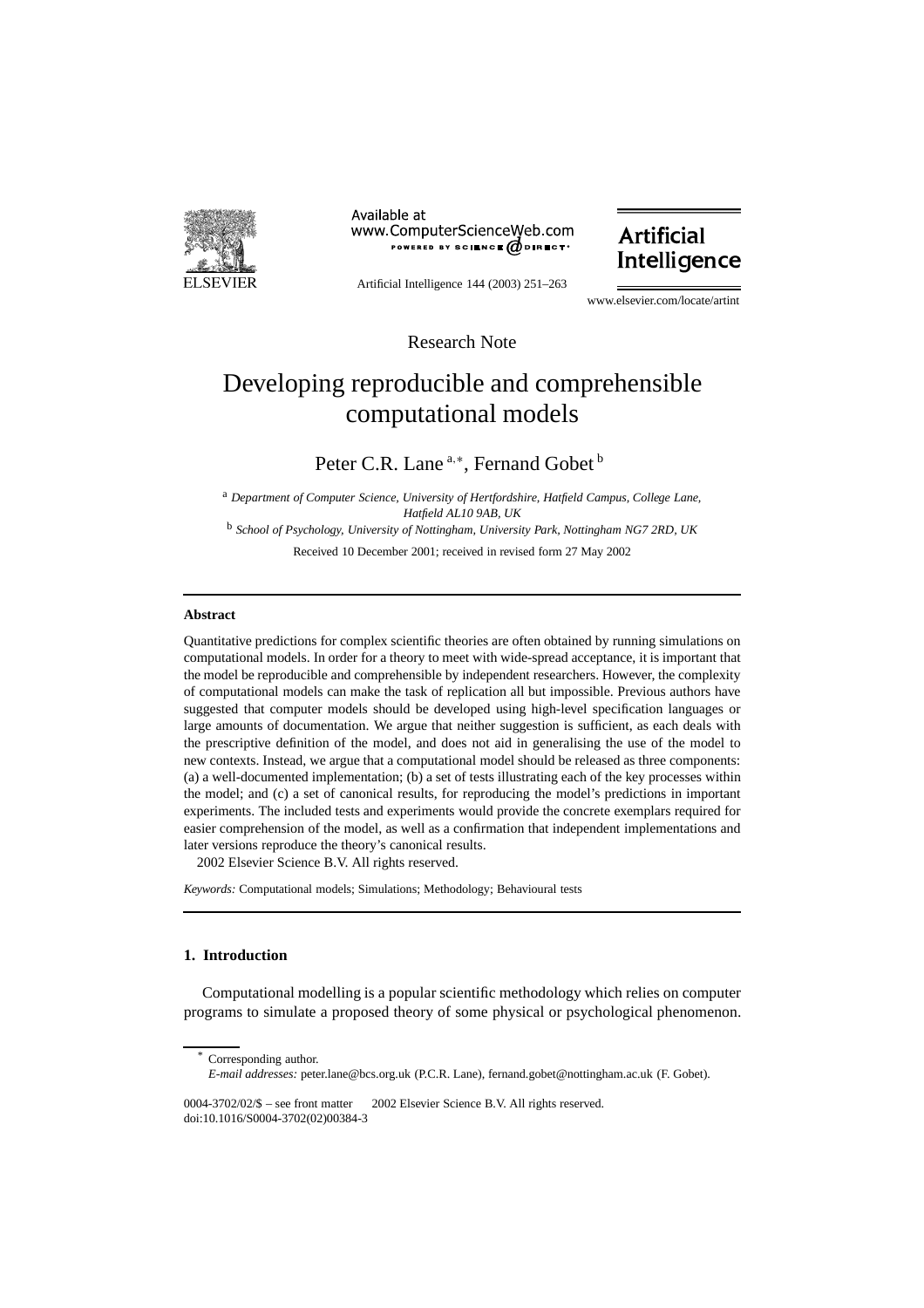In a number of disciplines, such as cognitive science, computational models have been developed which summarise findings from a large number of separate experimental settings—for example, the 'unified theories of cognition' [23]. Developing unified theories, and implementing them in computer programs, is a useful methodology, as the theories are stated in their most general form, and the implementations permit quantitative predictions to be made. However, probing a unified theory expressed in the form of a computer program presents a number of problems, not only in understanding the nature of the theory, but also in attempting to reproduce its predictions. In this article, we propose a methodology by which the implementation of the theory in the computer program may be made more transparent, enhancing the opportunity for a later modeller to understand and reproduce the theory's central findings. (We focus on issues related to models of cognitive theories, but the general methodology may be generalised to all disciplines where computer models are used to generate quantitative predictions from a theory.)

Our methodology is targeted, in the first instance, at the difficulty in reproducing computational models of theories. The need to reproduce a model is driven by good scientific practice: experimental findings should be verifiable by independent researchers. The process of verification has two parts: replicating the experimental data by re-running the experiment, and reproducing the process by which the theory's predictions are derived. Reproducing a prediction in domains where theories are expressed mathematically, such as astrophysics, requires a researcher to reproduce the mathematical manipulations which led to the prediction. Similarly, in domains where predictions are derived by executing computer programs, such as cognitive science, we should expect that a researcher reproduce the computational processes which led to a particular behavioural prediction. Unfortunately, in almost all cases, this level of reproduction is impossible. An important reason for this failure is that the complexities of the implementation force published descriptions to be at a high level, and this level is inappropriate for an independent programmer aiming to reproduce the original model (for instance, consider Newell's description of the Soar cognitive model [23]).

Secondly, let us consider how accessible the model is to a researcher wanting simply to understand the nature of the processes which led to a particular prediction being made. In general, it is easier to comprehend relevant concrete examples than abstract descriptions [12]. However, a complex scientific theory will evidently require a large number of concrete examples before even its basic processes would be exemplified; even a dozen examples would be prohibitively costly in the printed literature. But more, we would want worked examples of how the model can be used to generate quantitative predictions in domains of interest, to facilitate the development of new sets of predictions.

Criticisms of computational models along these lines have several precedents in the literature [2,3,24]. A typical suggestion for addressing them relies on high-level languages or complete environments for specifying or developing cognitive theories. However, in spite of making the central cognitive mechanisms clearer, these methodologies do not totally remove the difficulties mentioned above: namely, encouraging a model's reproduction and providing adequate examples for easy comprehension. In particular, highlevel languages do not assist a programmer who constructs an independent implementation of the cognitive model (or indeed, a new version of an existing model) in demonstrating that the new implementation is faithful to the old. Such a requirement demands that an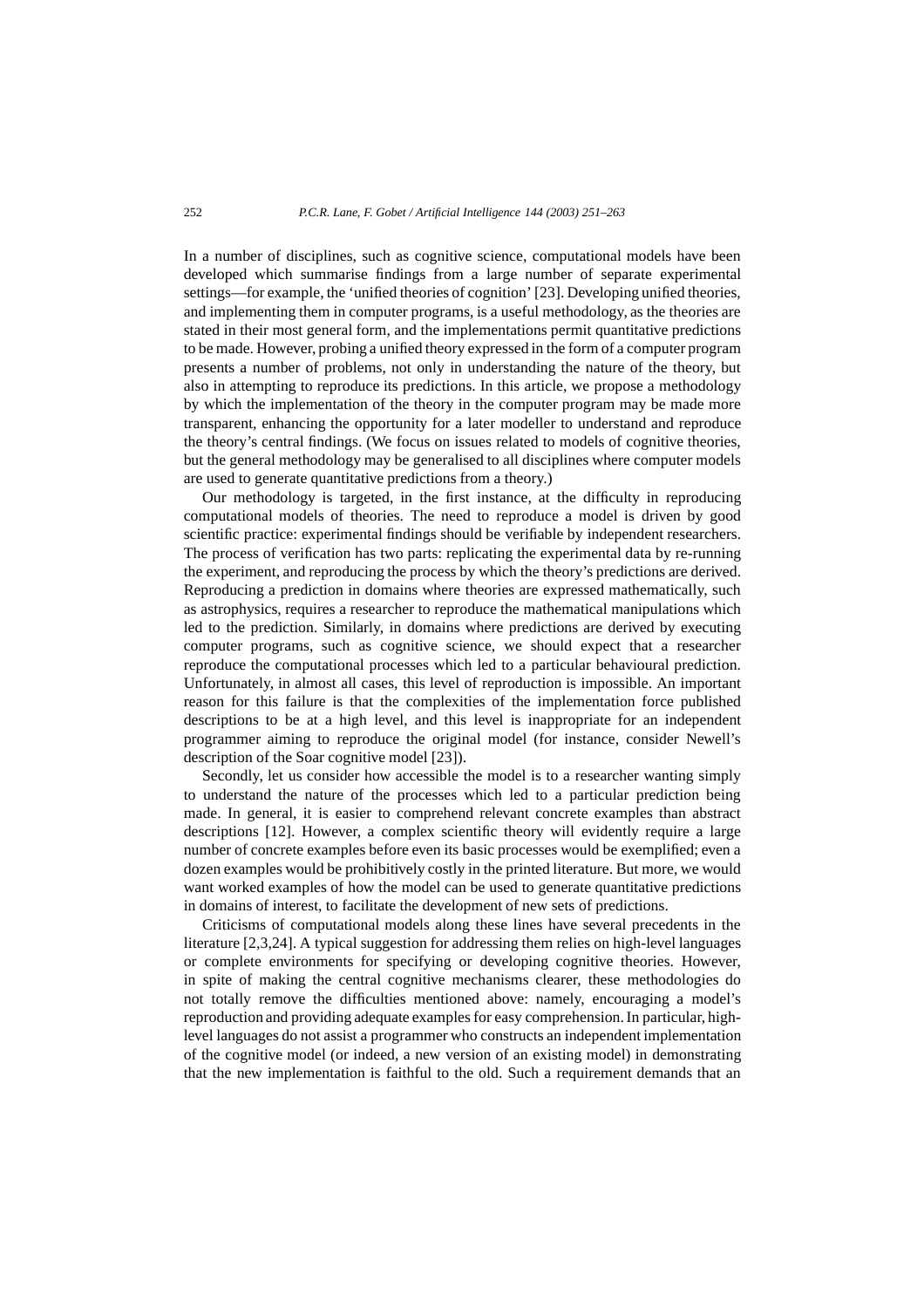additional element be included in the published description of the cognitive model, and for this we turn to another discipline: software engineering.

Problems of reliable reproduction are not unique to the computational modelling community. Indeed, they are prevalent in any reasonably-sized software project. Popular systems, such as Perl [25] or TeX [15], are available in source code format, for recompiling into the user's own computer environment. In addition to their basic specification, each comes with a comprehensive set of *self tests*, which are used to confirm the software's behaviour after it has been compiled. Only if all the tests are passed is the software judged to be a faithful copy of the original. The use of tests for the development and release of a sizable software project is an important element in contemporary software engineering [1,8]. Tests have the advantage of providing an unambiguous confirmation that the behaviour of the compiled software is as described in the test suite; if the program code has also been developed to match the prescribed specifications, then a user can be assured that their version is a true copy of the original design.

We propose that the testing methodology employed by software engineers should become a routine part of the release of computational models. We suggest that a computational model be released in three components: (a) a well-documented implementation; (b) a set of tests, to illustrate and confirm each of the key processes within the model; and (c) a set of canonical results for reproducing the model's predictions in important experiments. The tests and included results help to remove the above-mentioned problems by providing a *descriptive* definition of the model's behaviour. First, the tests act as a standard against which new implementations, variants, or versions can be tested, encouraging extensions and partial or complete reproduction of the model. And second, a descriptive definition of the model is inherently easier to comprehend than the *prescriptive* definitions based around specifications or high-level program code. The following sections elaborate on these elements.

# **2. Prescriptive and descriptive definitions**

Writing computer programs of any size is a complex process. Software engineers employ several methodologies for improving the correctness and reliability of their programs, but two are of particular interest in the context of this article: providing a *prescriptive* definition of a program in some higher-order specification language, and providing a *descriptive* definition in the form of a specific set of tests which the program must pass to demonstrate that it meets its specification. We describe each in turn.

#### *2.1. Specifications to prescribe program behaviour*

Demonstrating the correctness of a sizable piece of software is a complex process, as no period of correct operation is sufficient to prove correctness in future operation. This realisation led McCarthy [19], Dijkstra [6] and others to develop formal specification techniques, which describe *what* a computer program should be doing by defining its class of desired behaviours. An implementation of *how* to perform this behaviour, in the form of a computer program, can then be proved to meet the specification, and so is likely to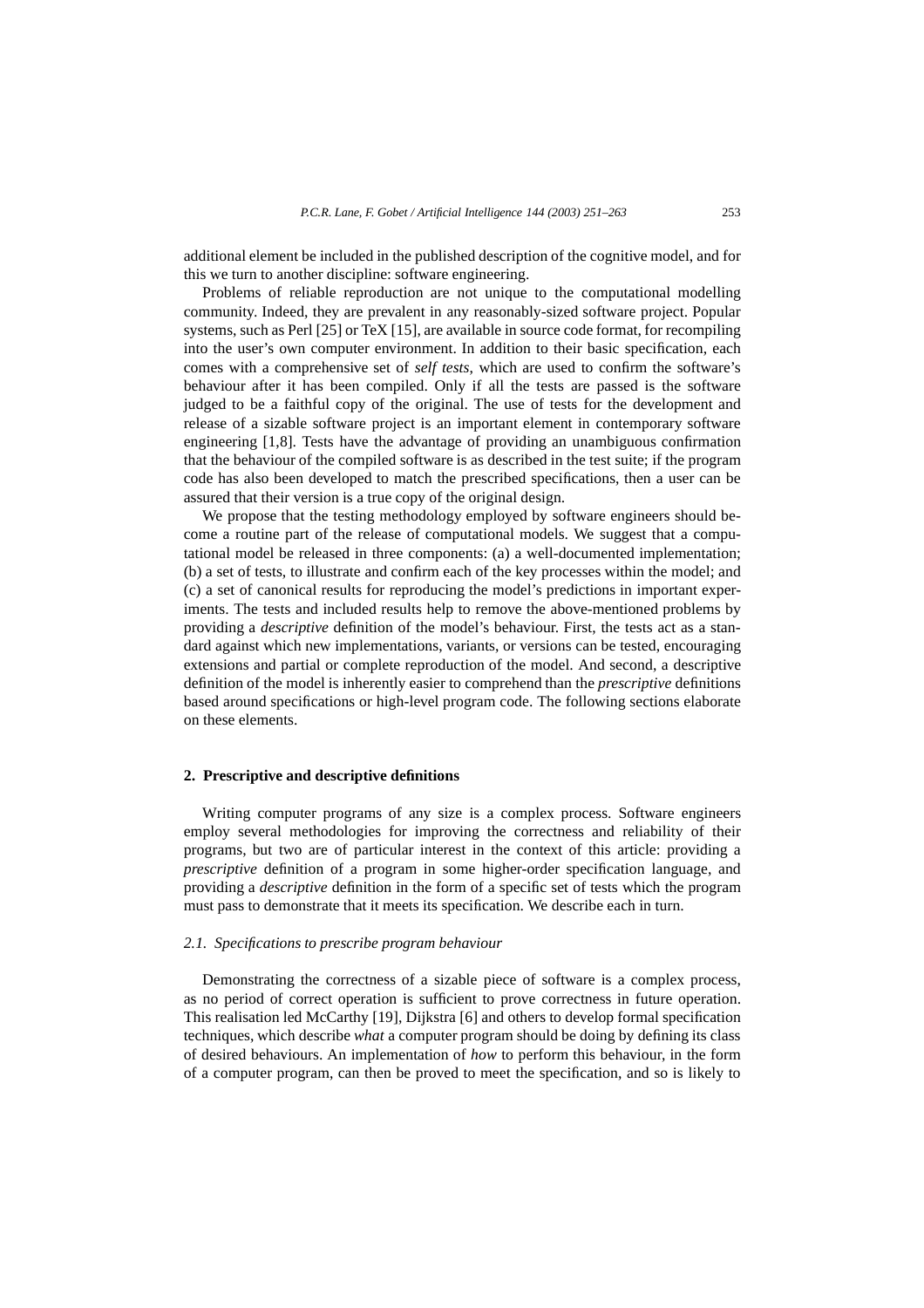perform correctly in all future situations within its prescribed class. As an illustration, consider specifying a routine to sort a set of numbers. The specification should state that a given set of numbers is transformed into an ordered sequence of the same numbers. Formal specification languages such as Z (e.g., Lightfoot [18]) provide a standard within which such specifications can be constructed; the sort example appears in Fig. 1. Z specifications are useful when publishing definitions of software, such as Soar [20].

More recently, methodologies have been developed to semi-automate the process of creating program code from specifications. For example, Morgan [21] demonstrates how a formal specification can be converted into a working program by following a sequence of derivations, with each step formally justified by an appropriate reduction rule. Alternatively, it is possible to use a high-level programming language or graphical environment to directly produce working programs from their specifications. This approach has been employed for cognitive modelling with the Sceptic language [2], and the COGENT system [4]. One of the benefits of using a high-level system is that the model is easier to accept as being a correct implementation of a theory, because the basic cognitive processes are provided as primitives within the language.

However, specification languages, proof techniques or supporting software environments still do not eradicate the problems in creating successful reproductions of existing computational models. Working in a different computer environment or with a different programming language can further complicate the already arduous process of checking that a program meets its intended specification. What is required is a fully automated, performance-related confirmation that a new implementation reproduces the older one. A methodology for achieving just this relies on automated software testing.

#### *2.2. Tests to describe specified program behaviour*

An important element in the development of robust and extendable software is the addition of tests to program code. Tests provide a description of how the program is intended to function. For example, the sort program in Fig. 1 may be tested by checking that it operates correctly in a number of situations. Fig. 2 provides an implementation of Quicksort in Haskell  $[13]$ ,<sup>1</sup> and a set of tests to check that it functions correctly; invoking *runTests* will generate a sequence of dots if the function is correct, or a message if there is a fault. In general, there are several types of tests in use, which differ in their intent, their scope, and their maintenance. For convenience, we group the tests into three categories: system testing, unit testing, and behaviour testing.

• *System testing:* Prior to the final release of a computer program, it is typically subjected to a wide variety of tests [14]. These include: *stress tests*, to ensure the program can handle large input sets; *regression tests*, to ensure the program works the same as the previous version; and *coverage tests*, to ensure every logical path in the program has been checked. System testing must be comprehensive, to locate as many errors as possible in the program, and is time-consuming; for large projects this level of testing

<sup>&</sup>lt;sup>1</sup> We provide examples in Haskell, rather than pseudo-code, because they are executable and concise.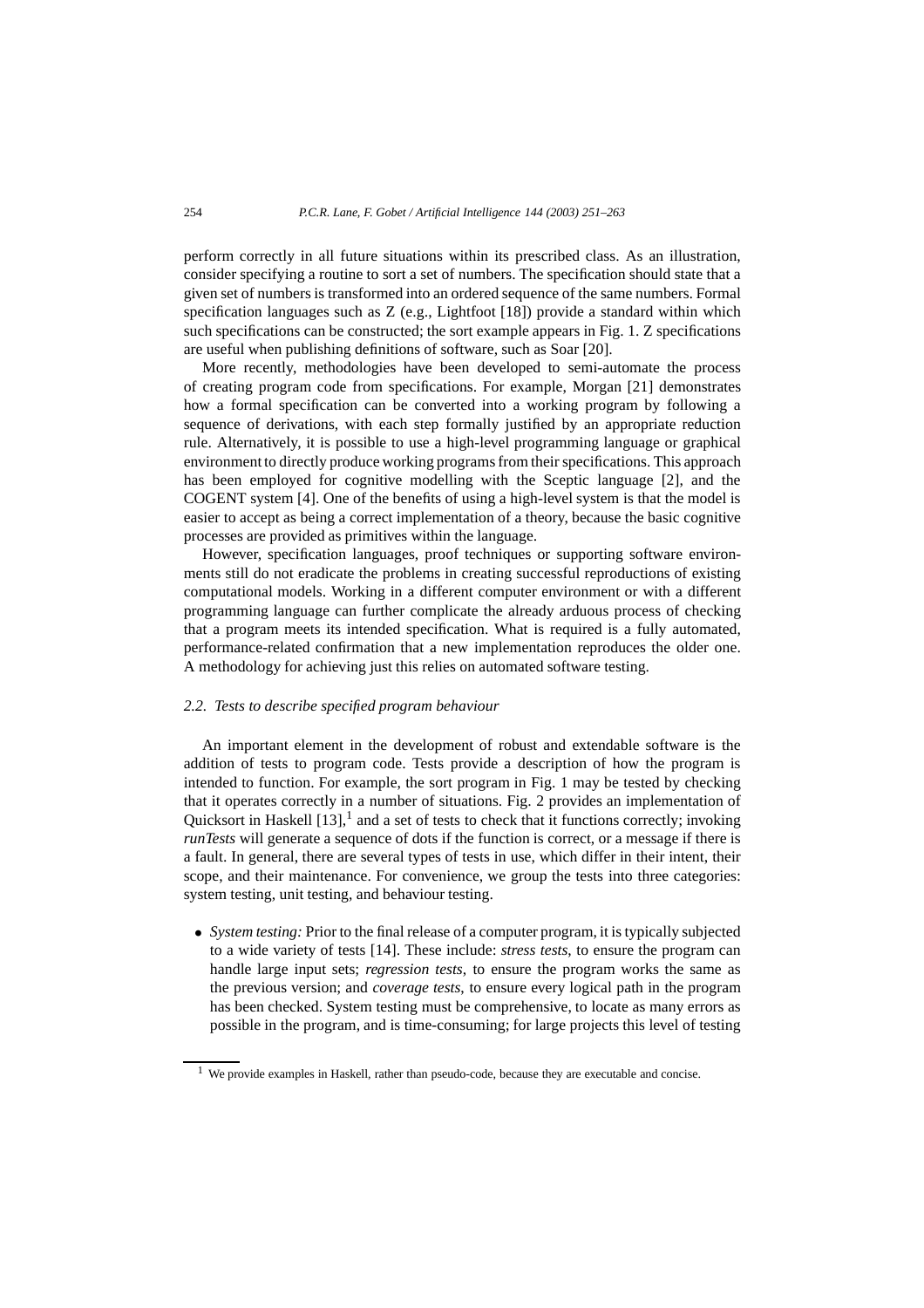| $a$ ?: [N]<br>$b$ ! : [N]                                 |
|-----------------------------------------------------------|
| $\#a? = \#b!$                                             |
| $\forall i: 1\#a?, a?$                                    |
| $\forall i, j : 1 \# b!, i < j \Rightarrow b!(i) < b!(j)$ |

Fig. 1. Z specification of a sort program. The specification states that, given a list a? of integers, it will output a list b! of integers such that: a? and b! are equal sizes, every member of a? is in b! (i.e., b! contains the same elements as a?), and that b! is ordered.

```
qsort :: (ORD a) \Rightarrow [a] \rightarrow [a]qsort [] = []qsort(x : xs) = (qsortys) + [x] + (qsortzs)where ys = [y | y \leftarrow xs, y < x]zs = [z \mid z \leftarrow xs, x \leq z]runTests = performance(qsort([] :: [INT]) = [], "qsort"<sub>)</sub>,
                          (qsort [1]=[1], "qsort"),
                          (qsort [3, 2, 1]=[1, 2, 3], "qsort"),
                          (qsort ['q','d','c','a']=['a','c','d','q'], "qsort")
performTests = putStr.concat.(map doTest)
  where doTest (bool,str)
              |bool = "."| otherwise = "\ln" + str + "\ln"
```
Fig. 2. Haskell implementation of Quicksort and some tests of typical behaviour and boundary conditions. Quicksort works by pivoting around an element in the list, recursively sorting those elements less than the pivot and those larger than the pivot, and then concatenating the elements into a whole.

is typically handled by a dedicated team. These are the kinds of tests released for confirming that the program has been correctly installed, e.g., Perl [25] and TeX [16].

- *Unit testing:* Good programmers recognise that writing program code is hard, and that they will have to rewrite their code to enhance clarity and extendability; this rewriting process is called *refactoring* [8], and requires the programmer to create a set of function-level, or unit, tests whilst producing new code. Rewriting code should not affect the program's behaviour, and the unit tests are intended to demonstrate correct behaviour both before and after rewriting. Unit tests are mostly restricted to low-level implementational details, and are removed or maintained by the programmer as required by the current state of the code.
- *Behaviour testing:* When a program is complete, its behaviour must be demonstrated to the customer (who may simply be an end-user). This requires a set of behavioural tests, which the customer may have specified and can easily confirm; these kinds of tests are known as *acceptance tests* [1]. Behavioural tests are intended to be understandable by the customer, who probably is not a programmer, and certainly is not interested in functional details of the implementation. Behavioural tests deal with global properties of the system, and are maintained as part of the current specification of the system. It should be clear that a second team of programmers could meet the same specification requirements and set of behavioural tests, but with an entirely different piece of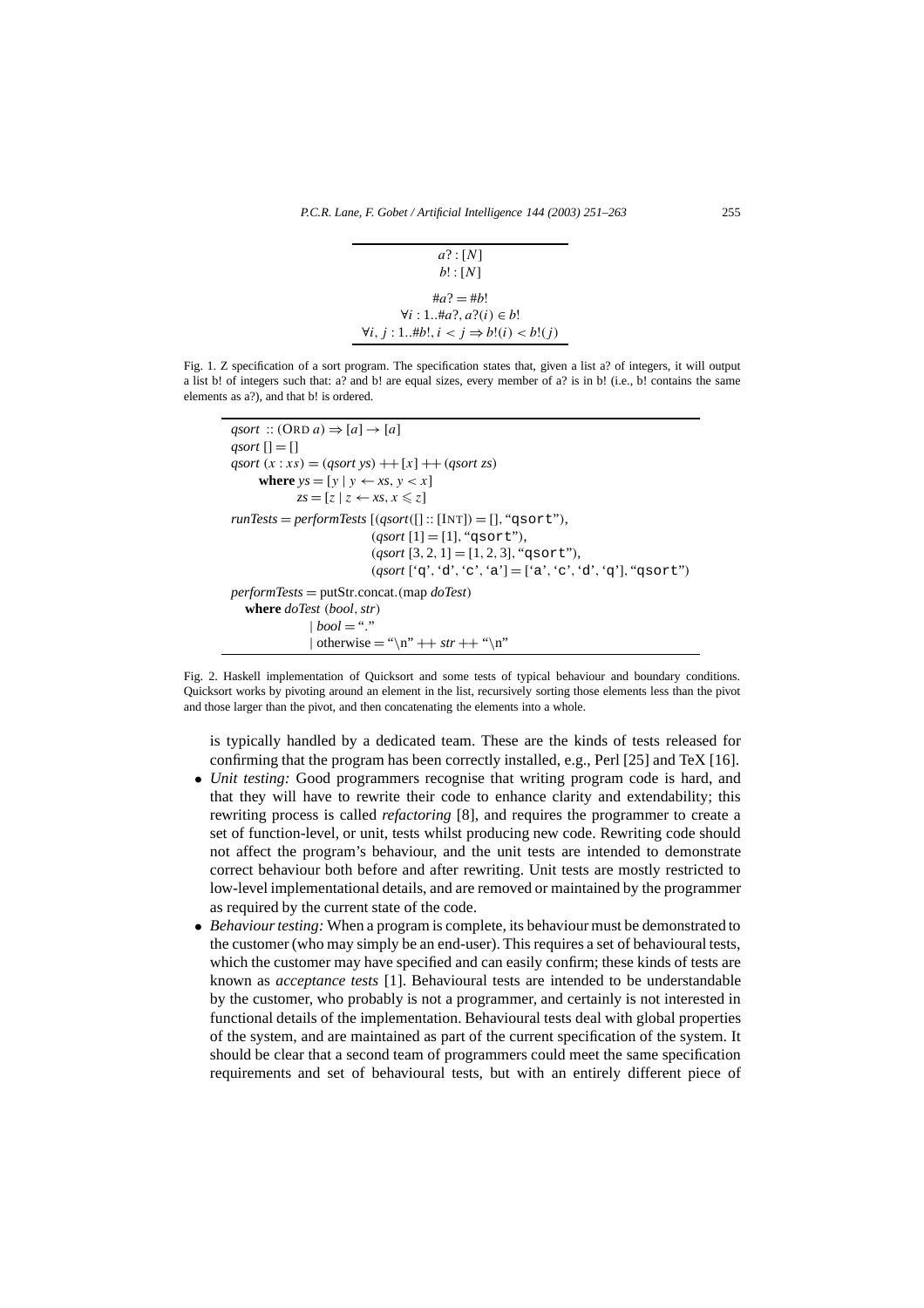software (e.g., the sort routine tests in Fig. 2 could be passed by an insertion sort algorithm, instead of Quicksort).

These three types of tests address different aspects of a program's correctness. System testing is devoted to complete coverage of every aspect of how the program functions, and unit testing is devoted to relatively low-level details of how particular elements are implemented; most importantly, these tests are intended to satisfy the programmer (and manager) that the program is doing what the programmer thinks it is doing. Behavioural tests instead aim to convince the customer to accept the claim of the programmers that the program does what they expect. In the context of this article, *the behavioural tests are designed to satisfy the user that the computational model does indeed implement the intended cognitive theory*. We propose that behavioural tests be made an integral part of the release of a computational model. As behavioural tests are basically a set of examples of how to apply the theory, they can be used in learning how the model works, or as a target set of behaviours when developing an independent implementation of the model. The behavioural tests do not replace the need for a complete specification of the program, nor the need for a particular implementation's set of system and unit tests.

What exactly constitutes a 'behavioural test'? The published descriptions of cognitive models typically contain two types of descriptions. The first is a relatively precise definition of the main processes, such as 'if this type of data is seen, then this particular piece of information will be learnt'. The second is a description of how the model can be used to predict a particular phenomenon and how well it matches a given set of experimental data. We address these two types of descriptions by dividing behavioural tests into two groups:

- (1) *Testing the cognitive processes*: The basic cognitive processes of the model, as described in the theory, must be matched with concrete examples, to verify the operation of the model. Successfully passing these tests should be sufficient to ensure the model is a correct implementation of the theory.
- (2) *Testing the canonical results*: The model's predictions in important experiments are provided, especially those which support the validity of the cognitive theory. Successfully passing these tests will confirm that the implementation makes the same predictions as previously.

The two sets of behavioural tests complement each other in confirming that the model implements the specified theory. The first set of tests confirms that the cognitive processes identified within the theory have been implemented in the anticipated manner. The second set of tests confirms that these processes, along with other factors within the implementation, combine to make specific quantitative predictions. A useful consequence of this complementarity is that underspecified elements of the theory, which have not been described as key cognitive processes, can be challenged by later researchers. Alternatives may then be explored, and the provision of the canonical results enables these alternatives to be tested against the original supporting empirical evidence. In this manner, the computational implementation of a theory can be developed and refined, whilst retaining a link with all the scientific evidence cited in its support.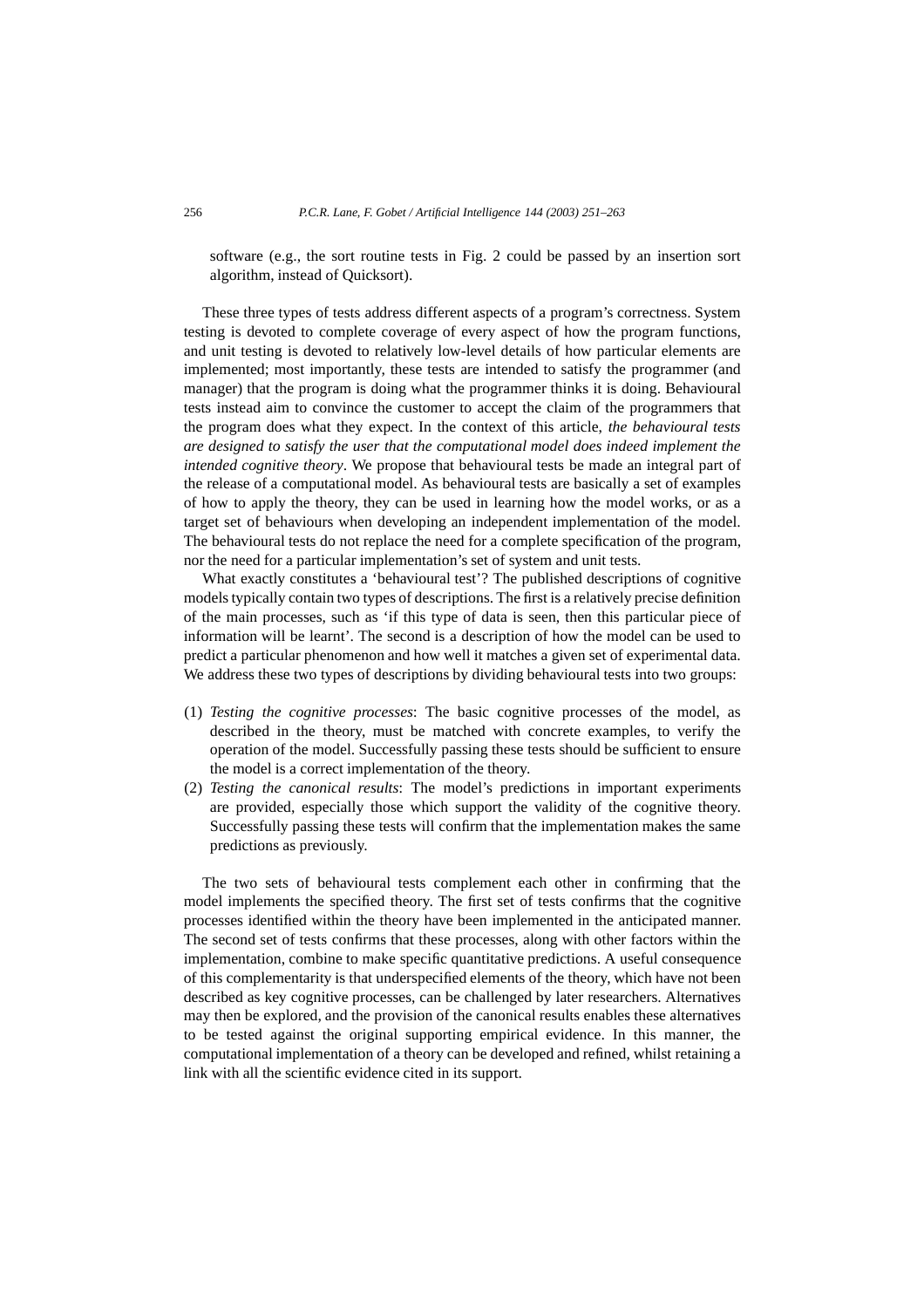#### **3. Case study: Discrimination networks**

As an illustration of our proposed methodology, we describe an implementation of a discrimination-network learning algorithm. Our example is based on the learning mechanisms in the EPAM [7] (Elementary Perceiver and Memoriser) and CHREST (Chunk Hierarchy and REtrieval STructures) computational models of expert perception [5,9,11]. The examples are implemented in Haskell [13] and may be executed in the Hugs98 interpreter (downloadable from http://www.haskell.org). The examples are provided to illustrate the distinction between a high-level prescription (program) of the model (which may be difficult for the non-programmer to understand) and the kinds of tests which provide a descriptive definition. We then indicate a likely set of canonical empirical results for this class of cognitive model.

#### *3.1. An implementation of discrimination networks*

The learning algorithm constructs a discrimination network consisting of nodes holding chunks of information. There are two important learning operations: *discrimination*, which adds a new node to the network, and *familiarisation*, which adds information to an existing node.

As an example domain, we consider learning about, and recalling, chess positions. We represent the board as an  $8 \times 8$  grid, with pieces placed at various grid locations (refer to Fig. 3). The following data structure defines a PIECE data type with fields for the *x* and *y* coordinates of the square (which are integers) and the piece (which is a character):

# **data** PIECE = PIECE  $\{xCoord, yCoord :: \text{INT}, piece :: \text{CHAR}\}\$

#### **deriving** *(*EQ, SHOW*)*

The **deriving** (EQ, SHOW) statement instructs Haskell to provide default mechanisms for testing the equality of two such objects, and for displaying their values. Board positions are lists of PIECE objects, for example:

### [PIECE 1 1 'R'*,* PIECE 1 2 'P'*,* PIECE 7 8 'n']

| 8              | r | n              | b | $\mathbf q$    | k | b | $\mathbf n$    | r |
|----------------|---|----------------|---|----------------|---|---|----------------|---|
| $\overline{7}$ | p | p              | p | p              | p | p | $\mathbf p$    | p |
| 6              |   |                |   |                |   |   |                |   |
| $\overline{5}$ |   |                |   |                |   |   |                |   |
| $\overline{4}$ |   |                |   |                |   |   |                |   |
| 3              |   |                |   |                |   |   |                |   |
| $\mathbf 2$    | P | P              | P | P              | P | P | P              | P |
| $\mathbf{1}$   | R | N              | B | Q              | K | B | N              | R |
|                | 1 | $\overline{2}$ | 3 | $\overline{4}$ | 5 | 6 | $\overline{7}$ | 8 |

Fig. 3. Illustration of chess board pattern.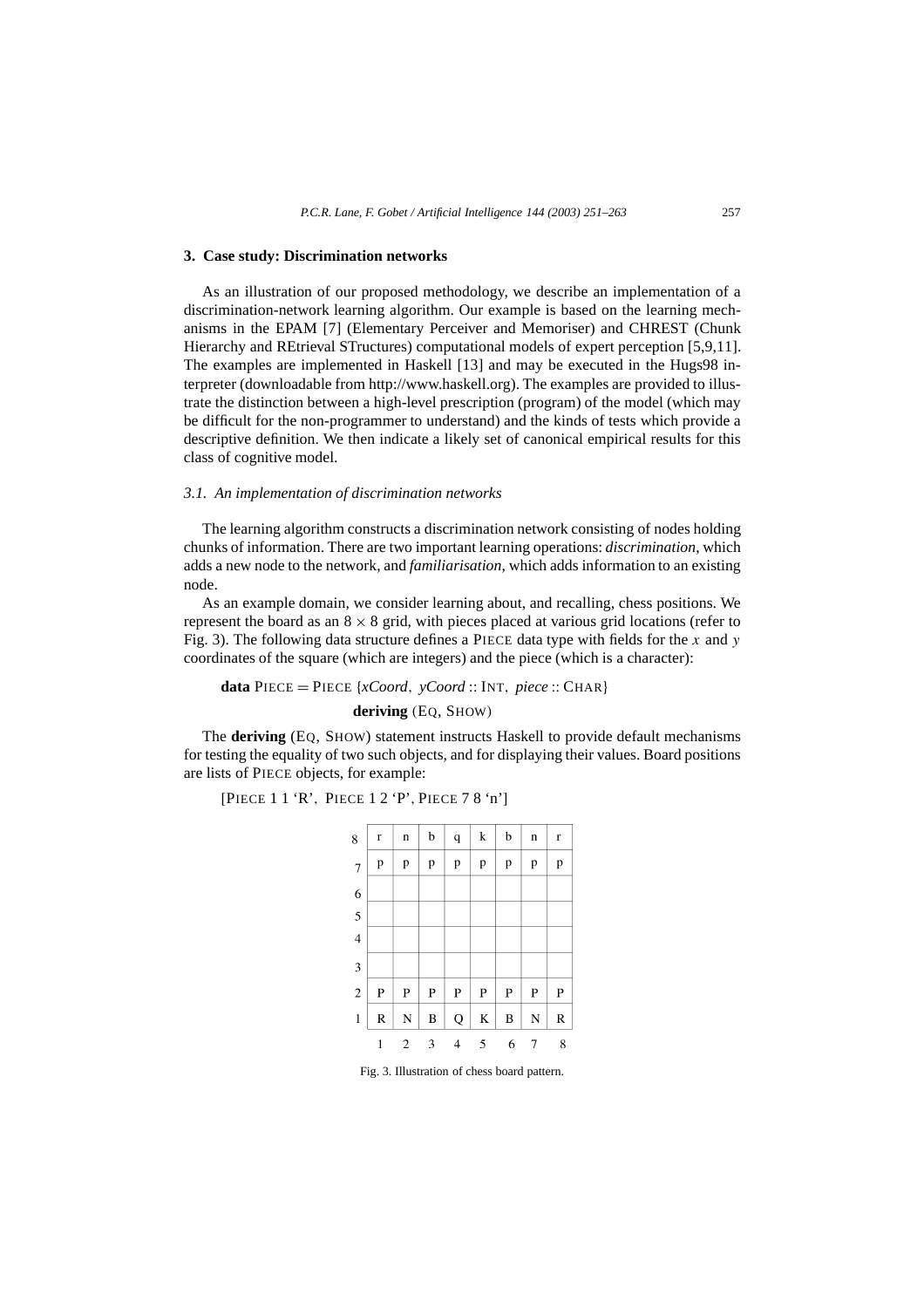The discrimination network is a tree data structure, with nodes and child test links. Each node has an *image*, which is a list of PIECE objects, and a list of *children*, representing the possible links from this node. The links each have a test (which must be some PIECE) and a child-node. These structures are defined as follows:

**data** NODE = NODE {*image* :: [PIECE]*, children* :: [LINK]} **deriving** *(*EQ, SHOW*)*  $data$  LINK = LINK {*test* :: PIECE, *node* :: NODE} **deriving** *(*EQ, SHOW*)*

These structures are sufficient to describe the trees in Fig. 4, as in the definition of *tree*1, *tree*<sup>2</sup> and *tree*<sup>3</sup> in *runTests* below.

Learning within the model is defined by the following function. The function learn combines the sorting process with functions for altering the network where appropriate; a training example is sorted through the network by following those links with matching tests. Taking a node and a training example as arguments, learn applies one of three cases. First, if no further sorting can occur, and the image matches the example, then familiarisation occurs. Second, if no further sorting can occur and the image does not match the example, then discrimination occurs. Finally, if a link exists for further sorting, it is taken. These cases specify the cognitive processes important in learning. The functions in the **where** clause specify how the selection of these processes is implemented. For instance, *validLinks* is the list of links for which the test of the link is an element of the training example (the syntax translates this statement directly).

learn *(*NODE *image links) example*

```
| (null validLinks) ∧ (image 'matches' example)
                        = familiarise (NODE image links) example
| (null validLinks) ∧ (not (image 'matches' example))
                        = discriminate (NODE image links) example
| otherwise = NODE image newLinks
where \textit{validLinks} = \left[ \textit{link} \mid \textit{link} \leftarrow \textit{links}, \textit{(test link)} \textit{'elem'} \textit{example} \right]takenLink = head validLinks
        otherLinks = [link | link \leftarrow links, link \neq takenLink]newLinks = (LINK (test takenLink) (learn (node takenLink)
                                                    example))
                                   : otherLinks
```
 $xs$  '*matches*'  $ys =$  (take (length  $xs$ )  $ys$ ) =  $xs$ 

The familiarise learning mechanism is only applied if the example matches the node's image. Learning adds a new element of the example to the node's image, unless the two are already equal. The definition of *nextItem* refers to the next PIECE in the training example after those PIECES which match the image.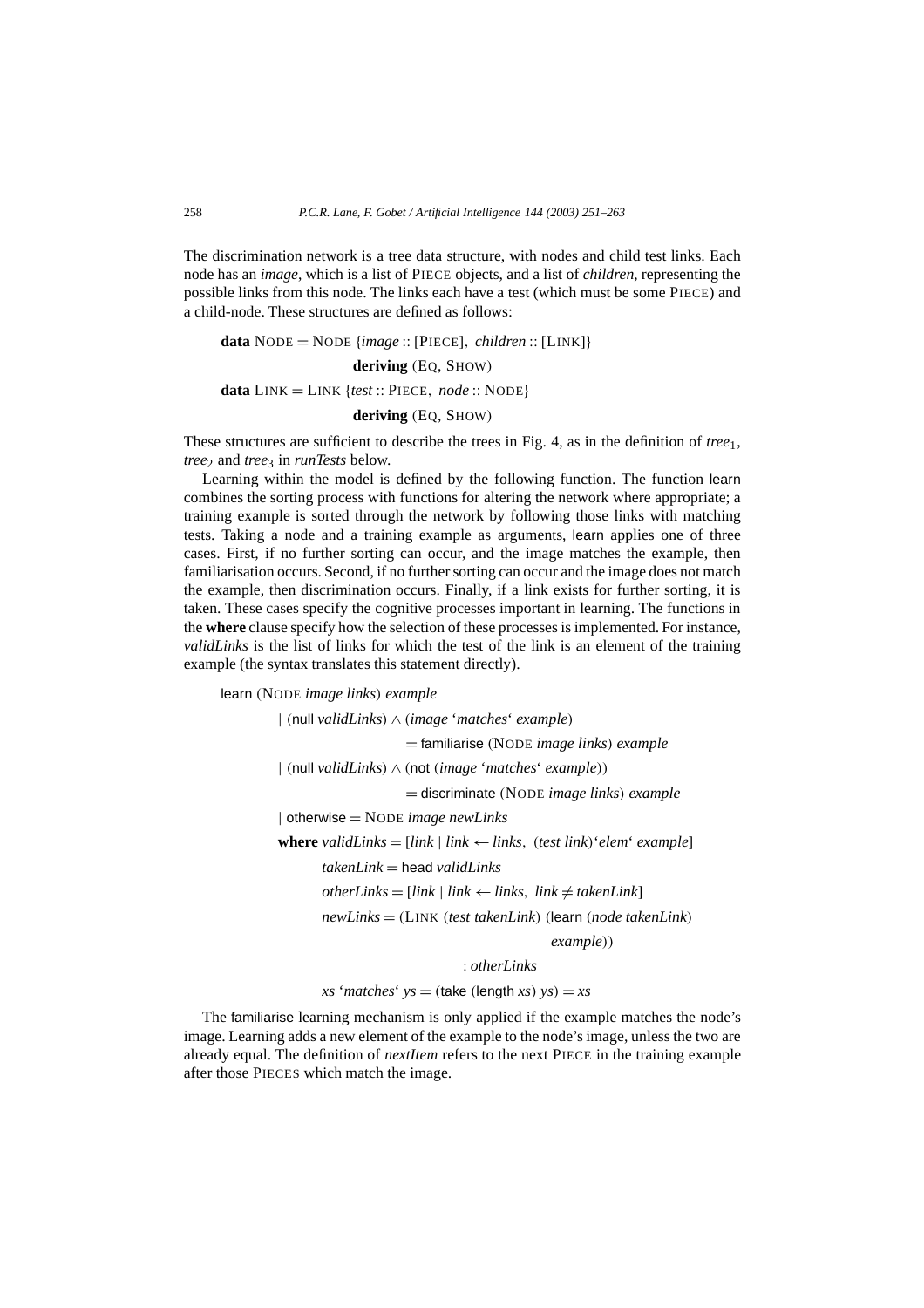familiarise *(*NODE *image links) example*

 $| \textit{image} \neq \textit{example} = \text{Node} \cdot (\textit{image} + \text{[nextItem]}) \cdot \textit{links}$ | otherwise = NODE *image links* **where** *nextItem* = *example* !! *(*length *image)*

The discriminate learning mechanism is applied if the example mismatches the node's image. Learning adds a new link from the given node, with the test on the link indicating the mismatching piece. The definition of *newTest* selects the first mismatching piece between the image and example.



Fig. 4. Description of the discrimination-network learning mechanisms showing trees and the results of learning. Each tree indicates the nodes (black circles) and test links (straight lines); the top of the tree is the root node, and patterns are sorted down towards the leaf nodes by matching the tests. Text within hexagons indicates the tests, and text within ellipses the information in node images. (a) represents part of a discrimination network. On being presented with the pattern to the left of (b), familiarisation occurs, leading to the network shown in (b). On further being presented with the pattern to the left of (c), discrimination occurs, leading to the network shown in (c).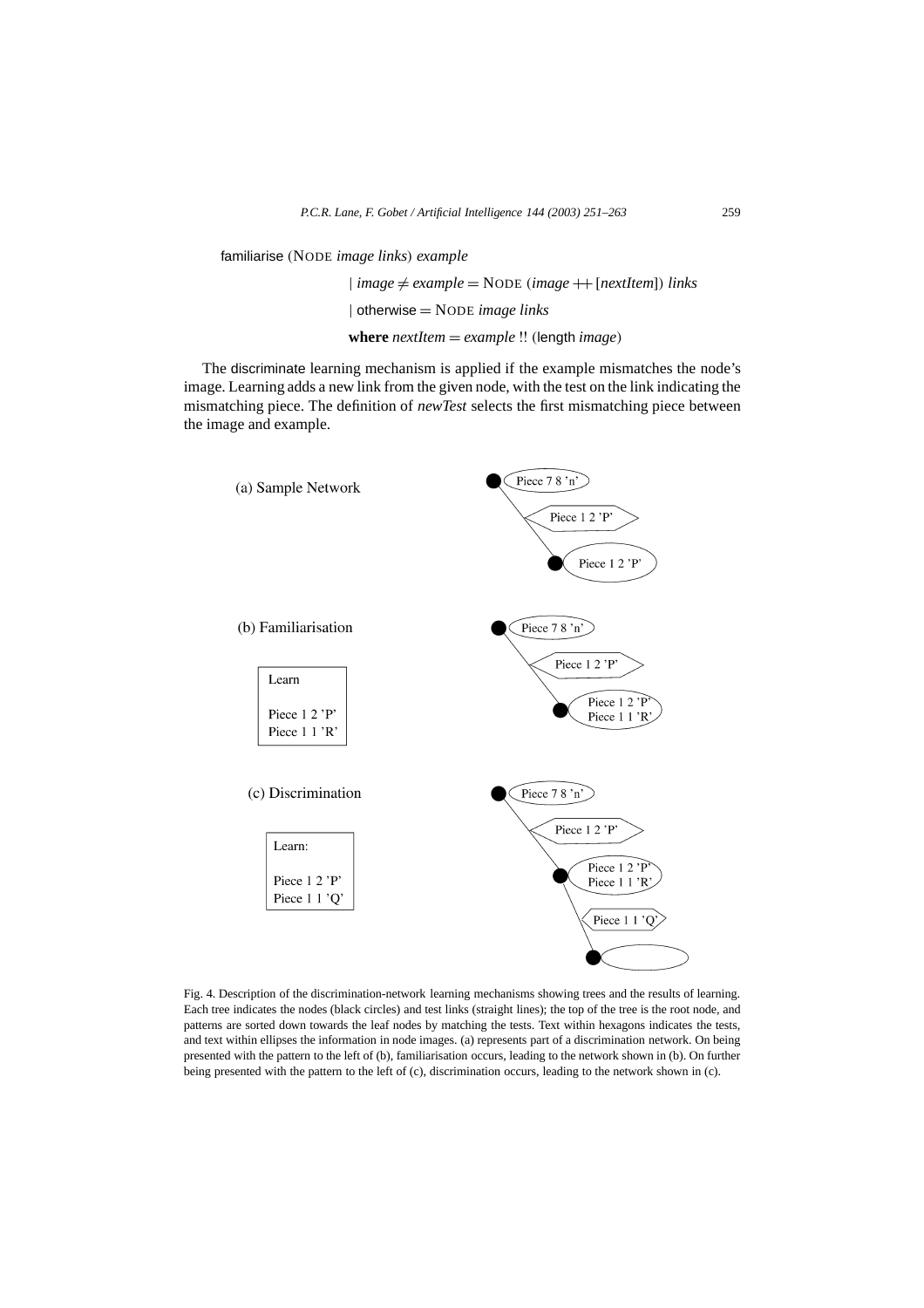discriminate *(*NODE *image links) example* = NODE *image (newLink* : *links)* **where**  $newTest$  = snd (head (dropWhile  $(\lambda(x, y) \rightarrow x = y)$ ) *(*zip *image example)))*  $newLink = LINK newTest (None  $\Pi$ )$ 

The preceding description and implementation of a simple learning algorithm is fairly typical. It does not have a formal specification, nor are the motivations for the implementation particularly transparent; the descriptions could be retained in the source code, using the *literate programming* [17] capability of Haskell, in which program code is merely one part of a readable document describing the program's behaviour. However, our example is useable, and could form part of a larger model to provide detailed quantitative predictions of the learning behaviour of humans. The question then is: If we are to release the algorithm as a component of a larger theory, what additional material do we require? As argued in Section 2.2, we propose that the implementation be released with two levels of behavioural tests: cognitive processes, to verify the operation of the model, and canonical results, to verify the predictions made by the model. We provide examples of these two kinds of tests.

# *3.2. Testing the cognitive processes*

Behavioural tests for cognitive processes focus on the key mechanisms in the theory which the program claims to implement. In this case, the underlying theory relates to learning, and contains the two important processes of discrimination and familiarisation. Each of these requires a descriptive test, as illustrated in Fig. 4. Code to represent the trees and perform the tests follows:

```
runTests = performance(f(tree'_1 = tree_2), "Familiarise"),
                         ((\text{tree}_2' = \text{tree}_3), \text{ "Discriminate"))}where tree_1 = NODE [PIECE 7 8 'n']
                           [LINK (PIECE 12'P') (NODE [PIECE 12'P'] [])]
           tree_2 = \text{Node} [PIECE 7 8 'n']
                           [LINK (PIECE 12'P')
                                (NODE [PIECE 12'P', PIECE 11'R'] [])]
           tree_3 = NODE [PIECE 7 8 'n']
                           [LINK (PIECE 12'P')
                                 (NODE [PIECE 12'P', PIECE 11'R']
                                           [LINK (PIECE 11'Q')
                                                    (NODE [] [])])]
           tree_1' =learn tree_1 [PIECE 1 2 'P', PIECE 1 1 'R']
           tree_2' =learn tree_2 [PIECE 1 2 'P', PIECE 1 1 'Q']
```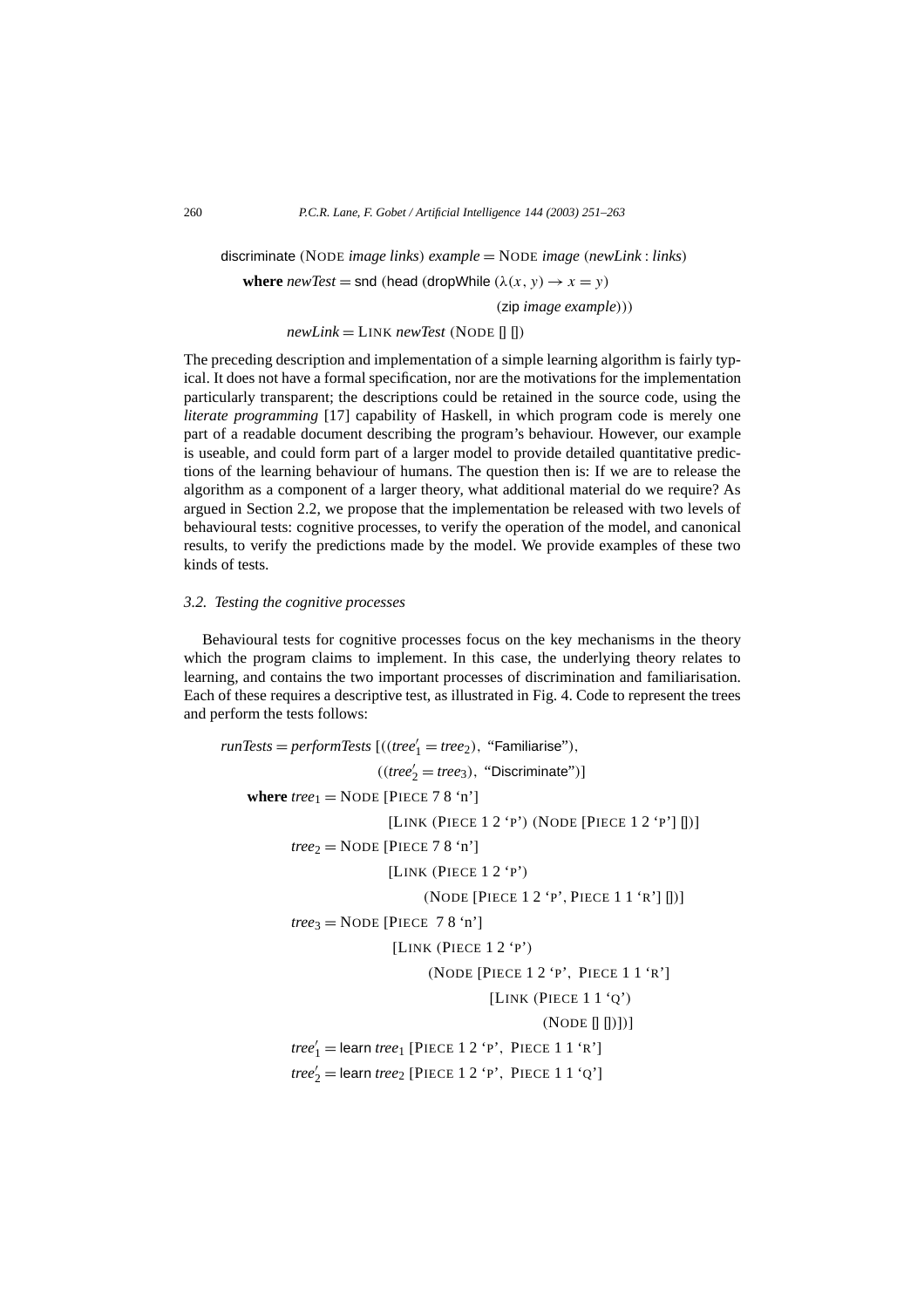Note that each test simply performs a learning operation, producing the new trees *tree'*<sub>1</sub> and *tree'*<sub>2</sub>, and then checks each new tree against its expected form, *tree*<sub>2</sub> and *tree*<sub>3</sub> respectively. These tests provide an example of each cognitive process, and so describe the model's expected behaviour; their execution checks that the model is performing as promised. A practical point is the ease with which the tests may be transformed into alternative languages, if the model should be reimplemented; hence the description can be used to confirm the consistency of two implementations quickly and automatically. (The tests may also be placed within a graphical execution environment, to provide a 'guided tour' of the key processes within the model.)

The algorithm, as described above, makes a number of assumptions which are underspecified in the theory. For instance, the default definition of equality of two lists of pieces means that different orderings of the same pieces would not be considered equal. If this is later discovered to be important, either by the original developer or by an independent researcher, then the definition of equality must be refined and made part of the theory's specification; further behavioural tests should then be provided to enforce this decision in later implementations. We mention this to indicate how later work will uncover implementational vs. theoretical decisions, and how behavioural tests enable us to document and enforce a decision on the nature of the theory. Whichever definition of equality we use, we would still expect the learning operations described above to function as described, so these tests would remain permanently in the test suite.

#### *3.3. Testing the canonical results*

The third component of an implemented computational model must be a set of canonical results, its important experimental predictions, along with a description of how to obtain the predictions by running the provided version of the model. A number of important issues need to be specified in these tests, including issues on how the computational model is validated experimentally. For instance, details of the experimental design, how to compute the degree of fit, how much variation will be tolerated in the model's predictions, etc.

For the sake of concreteness, we now assume that the above discrimination-network learning algorithm is a component within a complete implementation of the CHREST [9] computational model. To determine what should form part of CHREST's central canon of results, we must ask two questions: What kinds of experiments have been performed to validate CHREST's claims to be a model of perceptual learning? What are the key results by which we would want to judge all future versions as true to the current definition of CHREST?

A key set of results for the CHREST model is the relative performance of novice and expert chess players in the recall of game and random chess positions [11]. These results can be arranged as executable tests by defining and providing the following:

- (1) the performance of human participants in the experiment;
- (2) the set of chess positions used in training the model, and the criteria for their selection;
- (3) the protocol for running the CHREST model and assessing its performance; and
- (4) the procedure for comparing the performance of the model and the participants.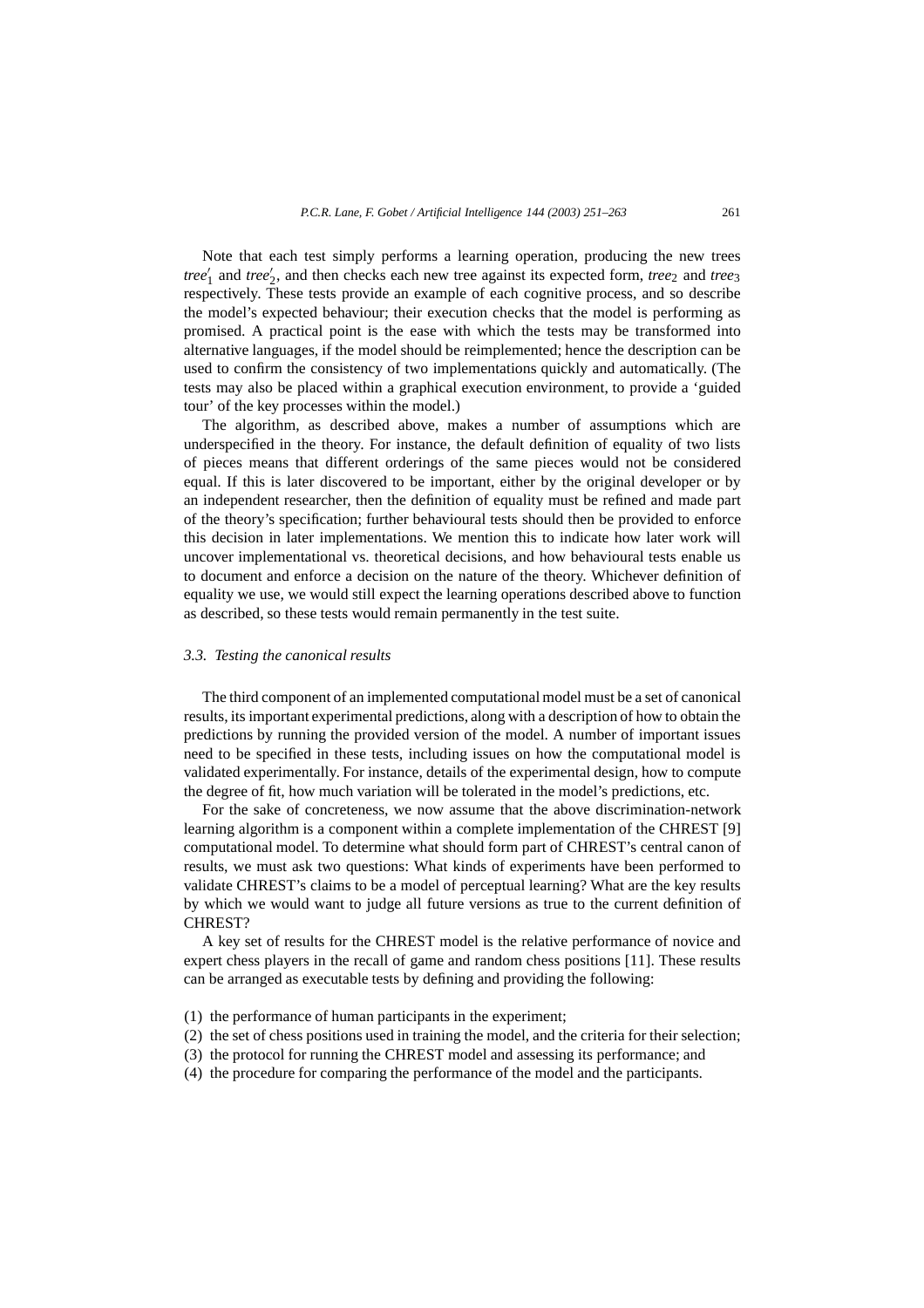Explicitly providing each of these four elements supports the researcher who wants to replicate and explore the model's results. For instance, a new set of experiments may be performed to gather data on the performance of human participants, or the model may be trained with a different set of input data. Finally, details are provided of how the model was used to generate comparative data and the statistical method used to make the comparison.

Our proposed methodology is designed to tackle the related problems of reproducing and understanding the computational logic behind predictions of a scientific theory implemented as a computational model. As noted in the introduction, models in cognitive science are sometimes described as 'unified theories', in the sense that the models summarise how a common set of cognitive processes can be used to simulate human behaviour in multiple experiments. An important consequence of our proposal is in providing a framework within which scientists can confirm that their own view of a cognitive theory agrees with that of previous researchers. This confirmation is achieved by running the model against a given set of behavioural tests and canonical results. The larger the set of canonical results associated with a theory, and the greater the spread of application areas covered by these results, the greater the chance that the underlying theory is a true reflection of the cognitive processes within the human mind. Similar ideas have been raised elsewhere, at the level of theory formation [22] and experimental design [10].

### **4. Conclusion**

We have argued in this article that software engineering can provide a methodology for developing reproducible and comprehensible computational models. The basis of our proposal is that a model should be released as three elements: (a) a core implementation, (b) a set of tests indicating the key cognitive processes, and (c) a set of canonical results, which define the key empirical phenomena supporting the model's validity. Our proposal is compatible with those of earlier writers, such as Cooper et al. [2], who have called for the development of high-level specification languages for developing cognitive theories. However, our proposal goes further, by seeing computational modelling as part of the process of developing quantitative predictions from a theory. Including concrete tests in the published form of the model will support later researchers in understanding and possibly reproducing the computational processes by which predictions have been made, thus enhancing the scientific validity of the theories embodied in the model.

#### **Acknowledgements**

The authors would like to thank two anonymous reviewers and Daniel Freudenthal for useful comments on an earlier draft of this article.

#### **References**

- [1] K. Beck, Extreme Programming Explained: Embrace Change, Addison-Wesley, Reading, MA, 1999.
- [2] R. Cooper, J. Fox, J. Farringdon, T. Shallice, A systematic methodology for cognitive modelling, Artificial Intelligence 85 (1996) 3–44.